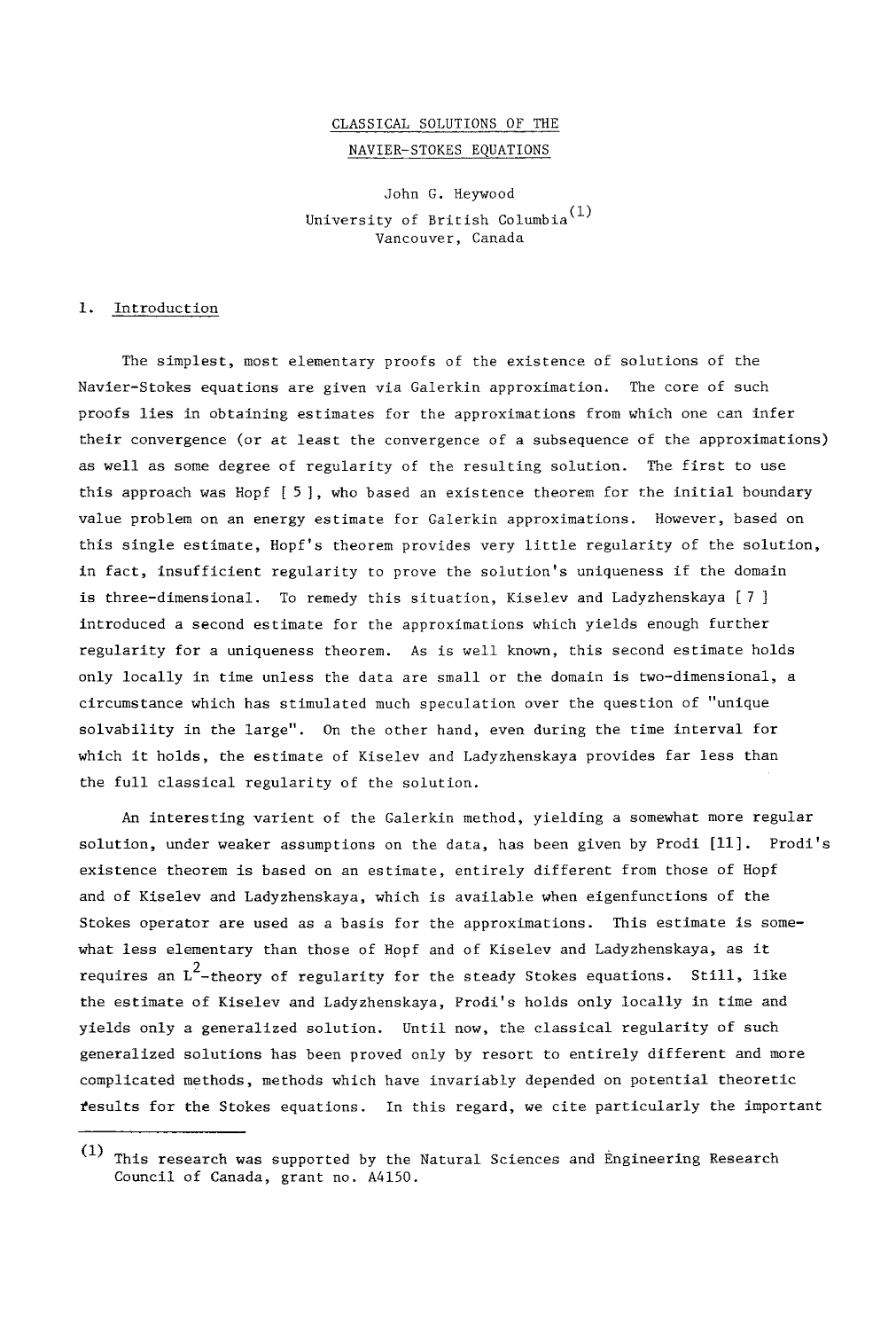contributions of Ito [ 6 ], Fujita and Kato [ 3 ], Ladyzhenskaya [8,9], and Solonnikov  $[15, 16]$ .

The main point of the present paper is to show how the Galerkin approach to existence theorems can be pushed further, through additional estimates, to give the classical regularity of the solution directly and easily, with minimal reliance on the regularity theory for the Stokes equations. In fact, the only result which will be needed concerning the regularity of solutions of the Stokes equations is the  $L^2$ estimate of the second derivatives of stationary solutions, which is already needed for Prodi's estimate of the Galerkin approximations, and which has been recently proved in a relatively simple way, independently of potential theory, by Solonnikov and  $\delta$  adilov [17].

Our procedure begins with the introduction of two infinite sequences of differential inequalities for the Galerkin approximations. Integration of the first inequality of one sequence, over a time interval [0,T), gives Prodi's estimate. Integration of the first two inequalities of the other sequence, over  $[0,T)$ , gives, respectively, the estimates of Hopf and of Kiselev and Ladyzhenskaya. To proceed further, with the integration of the succeeding inequalities, it is necessary to work with both sequences simultaneously, using recursively the estimates obtained by integrating the inequalities of one sequence to linearize and integrate those of the other. To avoid the necessity of compatibility conditions for the data, which for the Navier-Stokes equations are of a very complicated non-local nature, these subsequent differential inequalities are integrated over time intervals  $[\epsilon, T)$ , with  $\varepsilon > 0$ . For this, it is necessary to obtain "initial estimates" at  $t = \varepsilon$ , which we do utilizing yet another sequence of identities and inequalities for the Galerkin approximations.

Combining these estimates for the Galerkin approximations, one can infer the existence of a solution  $u \in C^{\infty}(0,T;W_2^{2}({\Omega})) \cap L^{\infty}(0,T^*;W_2^{2}({\Omega}))$ , where  $\Omega$  is the spatial domain and T' is any number less than T. With this degree of regularity in hand, the solution's classical regularity follows by a standard argument, which is again based on only an  $L^2$ -estimate for the steady Stokes equations.

Although the procedure just described is simple, we will not attempt to give all the details here. The details are given in [ 4 ], along with a number of extensions and related results. One extension is the existence theorem, for classical solutions, in the case of unbounded three-dimensional domains with possibly noncompact boundaries. For such domains the result is new. Also in  $[4]$ , the local existence theorem is proved for initial velocities merely required to possess a finite Dirichlet integral. This result is new in the case of unbounded domains, where, unless Poincaré's inequality holds, the initial velocity need not belong to  $L^2$ . One of the related topics studied in [4] is the decay of solutions, in unbounded domains, as  $t \rightarrow \infty$ . If the initial velocity is square-summable and the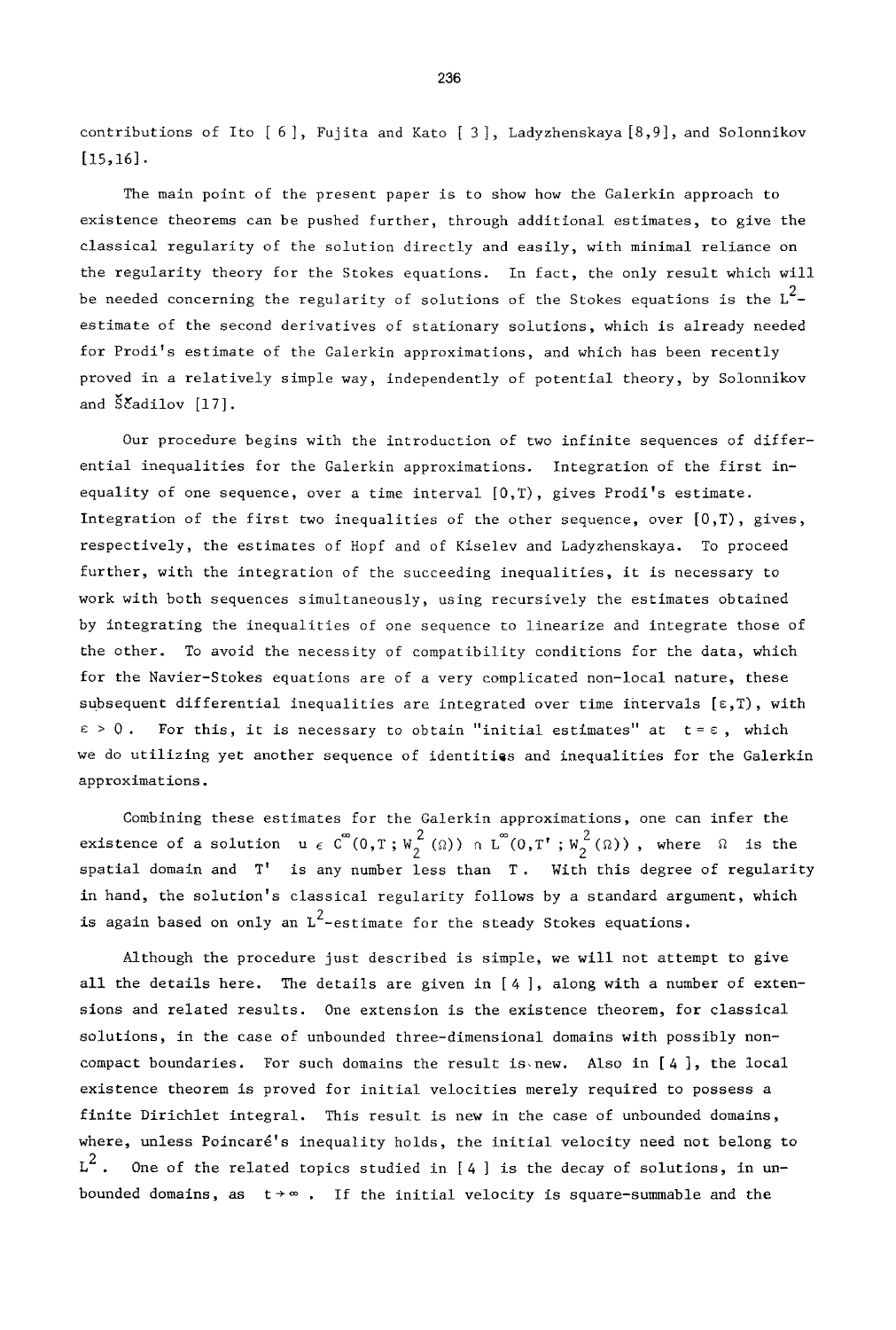#### 2. Galerkin Approximations

Let  $\Omega \subseteq \mathbb{R}^+$  be a bounded domain with boundary  $\partial \Omega$  of class  $\mathbb{C}^*$ . We consider the initial boundary value problem

$$
\mathbf{u}_{t} + \mathbf{u} \cdot \nabla \mathbf{u} = -\nabla p + \Delta \mathbf{u}
$$
 (1a)

$$
\nabla \cdot \mathbf{u} = 0 \tag{1b}
$$

$$
u(x,0) = u_0(x) \tag{1c}
$$

$$
u\Big|_{\partial\Omega} = 0 \tag{1d}
$$

for the vector velocity  $u(x,t)$  and scalar pressure  $p(x,t)$  of a viscous incompressible fluid. The problem has been normalized so that the density and viscosity are equal to one. It is required that the equations (la), (ib) should be satisfied in a space-time cylinder  $\Omega \times (0,T)$  . The initial velocity is  $\begin{array}{cc} u & \text{for simplicity,} \\ 0 & \text{otherwise.} \end{array}$ we have taken the external force and boundary values to be homogeneous; inhomogeneous boundary values and forces are considered in [ 4 ]. We call u,p a classical solution of problem (1) if  $u \in C(\overline{\Omega} \times [0,T))$  , if  $u_t$ ,  $\nabla u$ ,  $\Delta u$ ,  $\nabla p \in C(\Omega \times (0,T))$  and if the conditions of the problem are satisfied continuously.

Employing the Galerkin method, we consider approximate solutions

$$
u^{n}(x, t) = \sum_{k=1}^{n} c_{kn}(t) a^{k}(x)
$$

developed in terms of a system of functions {a~} which is complete in the space<br>J<sup>\*</sup>(Q) of divergence-free vector-valued functions from  $\stackrel{\circ}{W}^1_\alpha(\Omega)$ . A special choice of the functions  $\{a^k\}$  will be made shortly, but for now they are merely taken to be smooth and orthonormal in  $L^2(\Omega)$ . The coefficients  $c_{kn}(t)$  are determined by the system of ordinary differential equations

$$
(u_{t}^{n}, a^{\ell}) - (\Delta u^{n}, a^{\ell}) = -(u^{n} \cdot \nabla u^{n}, a^{\ell}), \qquad (2)
$$

 $\ell = 1, \ldots, n$ , with initial conditions  $c_{kn}(0) = (a_k, u_0)$ . Here,  $(\phi, \psi)$  denotes the  $L^2$  inner product  $\int_{\Omega} \phi \cdot \psi \ dx$ .

Hopf's energy identity for the Galerkin approximations is obtained by multiplying (2) by  $c_{n}(\tau)$ , summing  $\sum_{i=1}^{n}$ , and integrating several terms by parts, noting in particular that  $(u^{\ast}\cdot\triangledown u^{\ast\ast}, u^{\ast\ast}) = 0$  . The result is

$$
\frac{1}{2} \frac{d}{dt} ||u^n||^2 + ||\nabla u^n||^2 = 0 , \qquad (3)
$$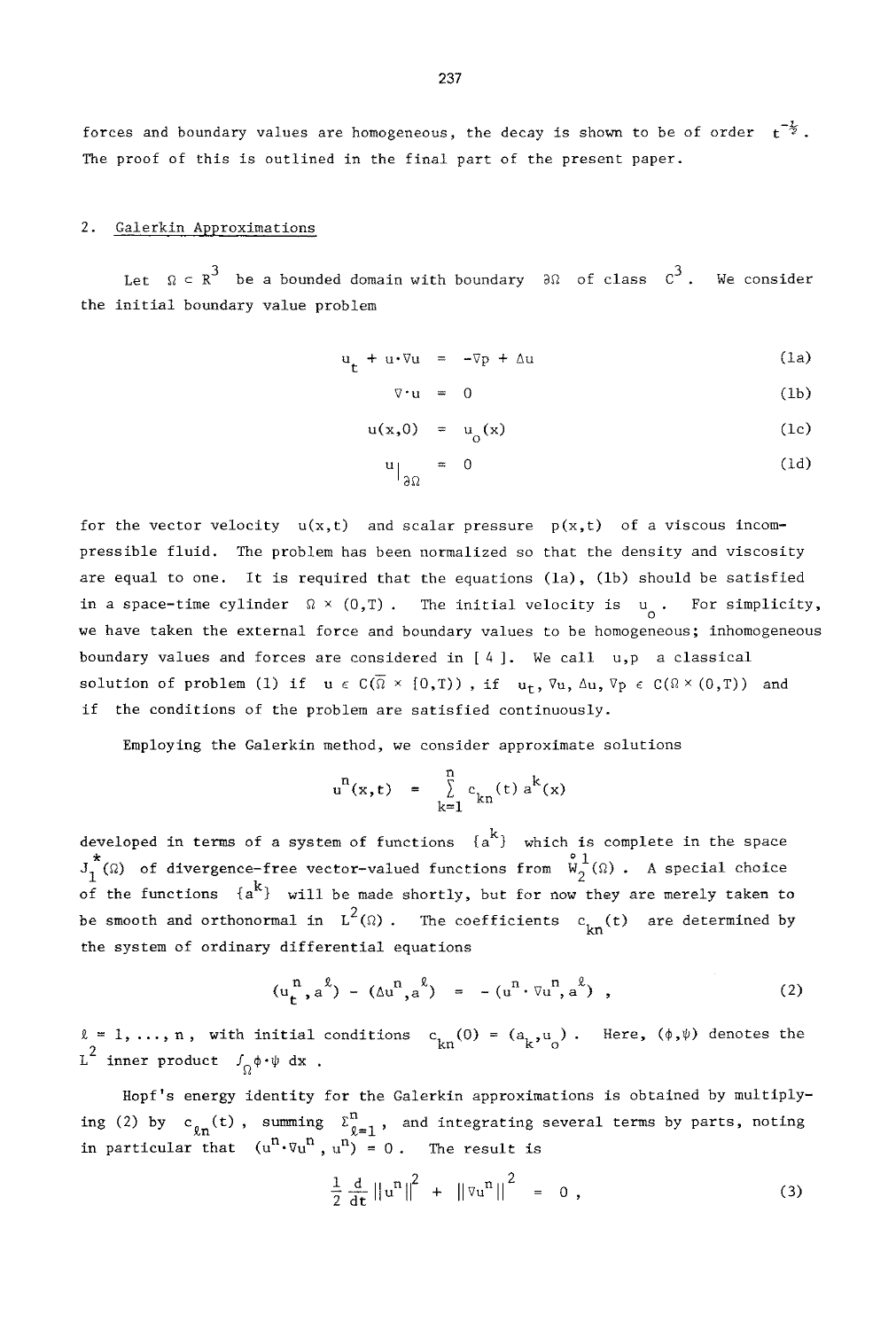where  $\|\cdot\|$  denotes the L<sup>2</sup>-norm.

Clearly, if  $u_a \in L^2(\Omega)$ , one has a bound for the initial values

 $||u^n(0)|| \leq ||u_n||$ ,

which is uniform  $n$ . Hence (3) can be integrated from 0 to t, yielding the energy estimate

$$
\frac{1}{2} \|u^{n}(t)\|^{2} + \int_{0}^{t} ||\nabla u^{n}||^{2} d\tau \leq \frac{1}{2} \|u_{0}\|^{2}
$$
 (4)

on which Hopf's existence theorem is based.

Kiselev and Ladyzhenskaya's estimate is based on an identity found by differentiating (2) with respect to t, multiplying by  $d/dt c_{\ln}$ , summing, and integrating several terms by parts. The result is

$$
\frac{1}{2} \frac{d}{dt} ||u_t^n||^2 + ||\nabla u_t^n||^2 = -(u_t^n \cdot \nabla u^n, u_t^n).
$$
 (5)

The right side of (5) can be estimated by using successively Hölder's inequality, Sobolev's inequality, Young's inequality, and the inequality  $\|\nabla u^n\|^2 \leq \|u^n\| \cdot \|u_r^n\|$ , which follows from  $(3)$ :

$$
\begin{array}{rcl} |(u_{t}^{n} \cdot \nabla u^{n}, u_{t}^{n})| & \leq & \left\| \nabla u^{n} \right\| \cdot \left\| u_{t}^{n} \right\|_{4}^{2} \\ \\ & \leq & c \left\| \nabla u^{n} \right\| \cdot \left\| u_{t}^{n} \right\|^{1/2} \cdot \left\| \nabla u_{t}^{n} \right\|^{3/2} \\ \\ & \leq & c \left\| \nabla u^{n} \right\|^{4} \cdot \left\| u_{t}^{n} \right\|^{2} + \frac{1}{2} \left\| \nabla u_{t}^{n} \right\|^{2} \\ \\ & \leq & c \left\| u_{o} \right\|^{2} \left\| u_{t}^{n} \right\|^{4} + \frac{1}{2} \left\| \nabla u_{t}^{n} \right\|^{2} .\end{array}
$$

Here,  $\|\cdot\|_{p}$  denotes the L<sup>P</sup>-norm. Using this estimate for its right side, (5) becomes

$$
\frac{d}{dt} \|u_t^n\|^2 + \|v_u^n\|^2 \leq c \|u_0\|^2 \|u_t^n\|^4.
$$
 (6)

To obtain estimates for the Galerkin approximations by integrating (6), one needs a bound for the initial values  $||u_t^n(0)||$ , which is uniform in n. Using (2) one obtains

$$
\|u_t^{n}(0)\| \leq \|\tilde{\Delta} u^{n}(0)\| + \|u^{n}(0) \cdot \nabla u^{n}(0)\|.
$$
 (7)

Here,  $\tilde{\Delta} = P\Delta$ , where P is the orthogonal projection of  $L^2(\Omega)$  onto its subspace  $J(\Omega)$ , formed by completing the set of solenoidal test functions. A bound for the right side of (7) is found almost trivially if  $u_0 \in J_1^{\star}(\Omega) \cap W_2^2(\Omega)$ , provided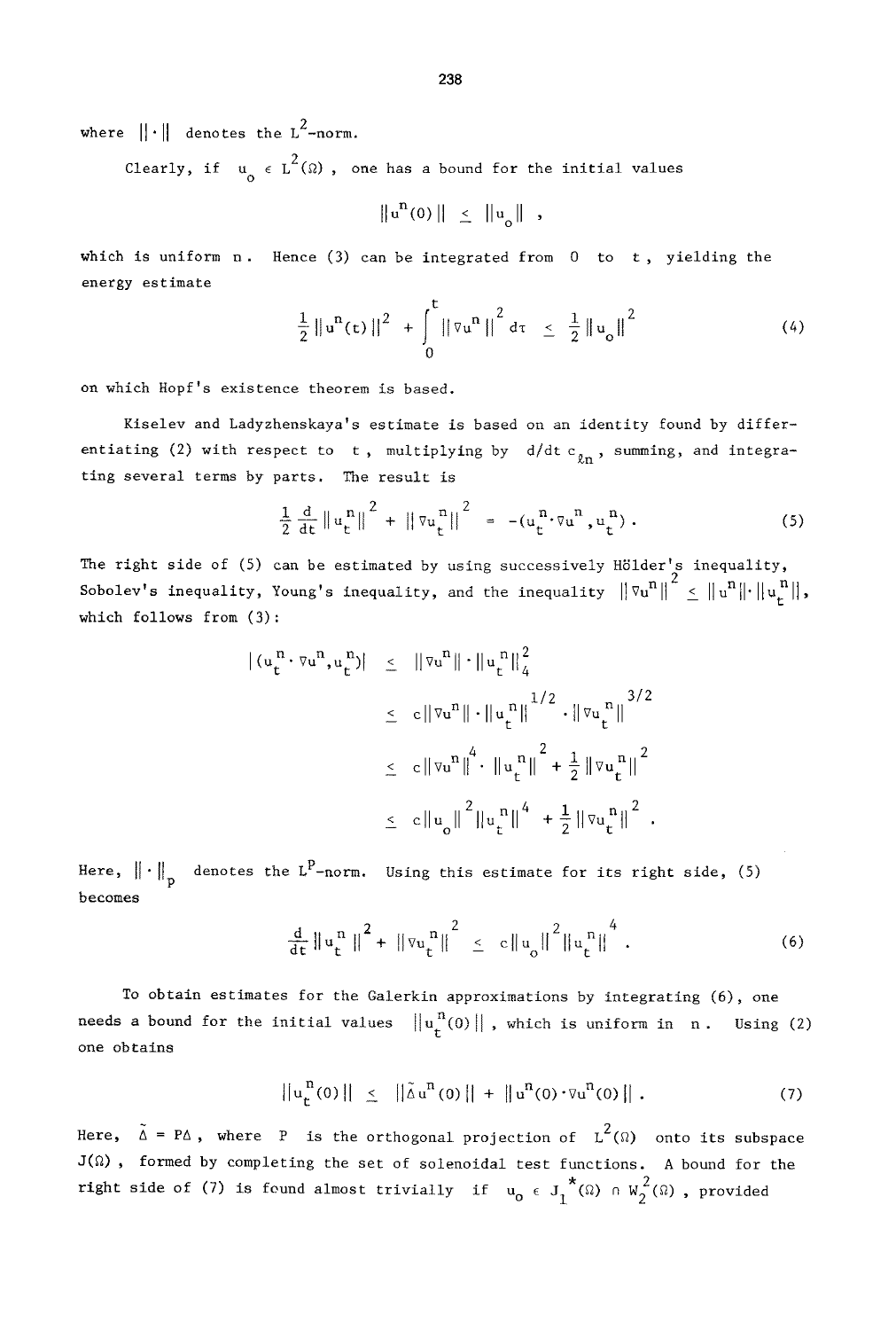the functions  $\{a^k\}$  are chosen so that  $a^1 = u_0 / ||u_0||$ . However, we shall need to choose the  $\{a^k\}$  differently, as eigenfunctions of the Stokes operator  $\tilde{\Delta}$ . In this case, a bound of the form  $2\|\tilde{\Delta}u_{\circ}\| + c\|\tilde{\Delta}u_{\circ}\|^2 + c\|\tilde{\Delta}u_{\circ}\|^3$  is obtained for the right side of (7) using the inequality (18), below, and the orthogonality of the eigenfunctions  $\{a^{k}\}\$  in the inner-products  $(\nabla \phi, \nabla \psi)$  and  $(\tilde{\Delta}\phi, \tilde{\Delta}\psi)$ . It follows, if  $u_{0} \in J_{1}^{*}(\Omega) \cap W_{2}^{2}(\Omega)$ , that by integrating (6) one obtains estimates of the form

$$
\|u_t^n(t)\|, \int_0^t \|\nabla u_t^n\|^2 d\tau, \|\nabla u^n(t)\| \leq G(t), \qquad (8)
$$

for t in some interval  $[0, T)$ . Here, the inequality  $\|\nabla u^n\|^2 \leq \|u_0\| \cdot \|u_r^{\{n\}}\|$  has been used again, in a final step, to get the estimate for  $\|\nabla u^n(t)\|$ . The estimates (8) are the ones on which the existence theorem of Kiselev and Ladyzhenskaya is based.

Prodi's estimate for the Galerkin approximations is based on the identity

$$
\frac{1}{2} \frac{d}{dt} ||\nabla u^n||^2 + ||\tilde{\Delta} u^n||^2 = (u^n \cdot \nabla u^n, \tilde{\Delta} u^n), \qquad (9)
$$

which holds, simultaneously with (3) and (5), if the basis functions  $\{a^{K}\}\$  are taken to be the eigenfunctions of the eigenvalue problem

$$
-\Delta a = \lambda a + \nabla p, \quad x \in \Omega \tag{10a}
$$

$$
\nabla \cdot \mathbf{a} = 0, \quad \mathbf{x} \in \Omega \tag{10b}
$$

$$
a_{\big|_{\partial\Omega}} = 0 \tag{10c}
$$

It follows from the regularity theory for the Stokes equations, discussed below, that the eigenfunctions  $a^*$  belong to  $W_{\alpha}(\Omega)$ , so that one can write  $\Delta a^* = -\lambda_1 a$  . where  $\lambda$ , is the k the eigenvalue. Thus, multiplying (2) by  $\lambda$  and summing  $\sum_{n=1}^{\infty}$ , one obtains

$$
(u_t^n, -\tilde{\Delta}u^n) + (\Delta u^n, \tilde{\Delta}u^n) = (u^n \cdot \nabla u^n, \tilde{\Delta}u^n)
$$

and hence (9).

The regularity theory needed above, and again below, consists of  $L^2$ -estimates of the general form

$$
\|D^2 u\|_{\Omega \cap G^{\prime\prime}} \leq c \|f\|_{\Omega \cap G^{\prime}} + c \|vu\|_{\Omega \cap G^{\prime}} + c \|u\|_{\Omega \cap G^{\prime}} \tag{11}
$$

for solutions of Stokes' problem:

$$
\Delta u = \nabla p - f, \quad x \in \Omega \tag{12a}
$$

$$
\nabla \cdot \mathbf{u} = 0, \quad \mathbf{x} \in \Omega \tag{12b}
$$

$$
\mathbf{u}\Big|_{\partial\Omega} = 0. \tag{12c}
$$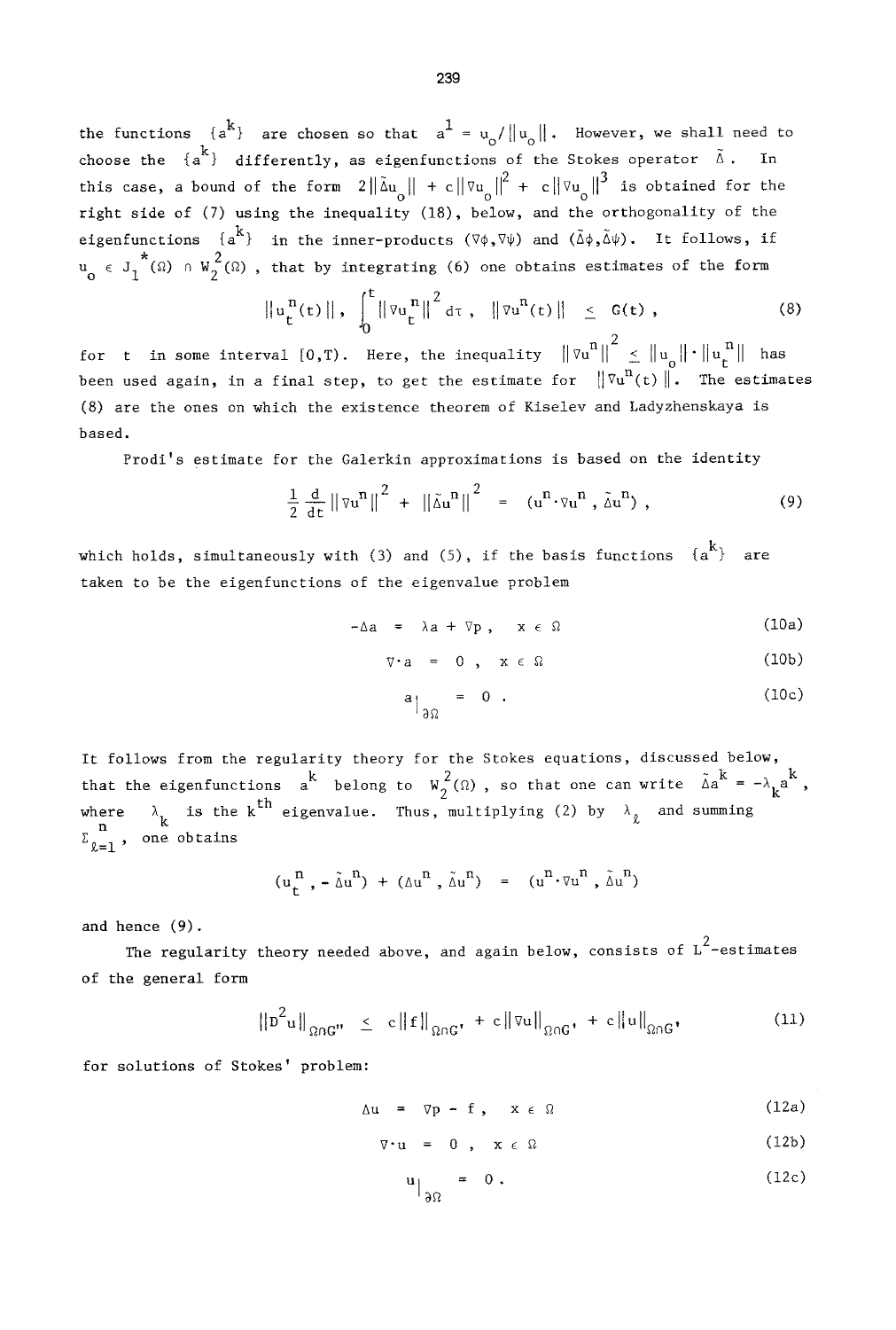Here, G" and G' are bounded open subsets of  $R^3$ , with  $\overline{G''} \subset G'$ , and  $\left\|D^2u\right\|^2 =$  $\sum_{i,j=1}^{3} ||\partial^2 u/\partial x_j \partial x_j||^2$ . For a simple proof of the "interior estimate", i.e., the case  $G' \subset \Omega$ , see Ladyzhenskaya [ 9, p.38]. For a relatively simple proof of the "estimate up to the boundary", i.e., the case that  $G''$   $\cap$   $\partial\Omega$  is nonempty, see Solonnikov and  $\check{S}$ cadilov [17]. For a potential theoretic proof, giving general  $\tt L^p$ -estimates, see Cattabriga [ $1$ ].

To estimate the right side of  $(9)$  we shall need several consequences of  $(11)$ . If  $\Omega$  is a bounded domain, the global estimate

$$
\|\mathbf{D}^2\mathbf{u}\| \leq \mathbf{c}(\|\mathbf{\tilde{\Delta}}\mathbf{u}\| + \|\mathbf{\nabla}\mathbf{u}\|) \tag{13}
$$

for solutions of (12), follows almost immediately from (11), setting  $-f = \tilde{\Delta} u$ . Using a slightly refined version of (11), we have also proved (13) for unbounded domains, even those with noncompact boundaries; see  $[4]$ . Of course, if  $\Omega$  is unbounded, we require  $u(x) \rightarrow 0$  as  $|x| \rightarrow \infty$ , in a generalized sense. Using, in addition to (13), the Sobolev inequality  $\|\phi\|_3 \le c \|\nabla \phi\|^{1/2} \cdot \|\phi\|^{1/2}$  for  $\phi \in C_0^{\infty}(\mathbb{R}^3)$ , and estimates for the Sobolev norms of a function continued beyond its original domain of definition, one can show solutions of (12) satisfy

$$
\|\nabla u\|_{3} \leq c(\|\tilde{\Delta} u\|^{2} \cdot \|\nabla u\|^{2} + \|\nabla u\|).
$$
 (14)

This inequality, like  $(13)$ , is valid for general unbounded domains; see [4].

The right side of (9) can now be estimated using successively Holder's inequality, Sobolev's inequality  $\|\phi\|_{6} \leq \|\nabla \phi\|$ , the inequality (14), and Young's inequality:

$$
\begin{array}{rcl} |(\mathbf{u} \cdot \nabla \mathbf{u} , \tilde{\Delta} \mathbf{u})| & \leq & ||\mathbf{u}||_6 \cdot ||\nabla \mathbf{u}||_3 \cdot ||\tilde{\Delta} \mathbf{u}|| \\ & \leq & c \, ||\nabla \mathbf{u}|| \left( \left\| \tilde{\Delta} \mathbf{u} \right\| ^{\frac{1}{2}} \cdot ||\nabla \mathbf{u}||^{\frac{1}{2}} + \left\| \nabla \mathbf{u} || \right\| \right) ||\tilde{\Delta} \mathbf{u}|| \\ & \leq & c \, ||\nabla \mathbf{u}||^4 + c \, ||\nabla \mathbf{u}||^6 + \frac{1}{2} ||\tilde{\Delta} \mathbf{u}||^2 \, . \end{array}
$$

Thus we have

$$
\frac{d}{dt} \left\| \nu u^{n} \right\|^{2} + \left\| \tilde{\Delta} u^{n} \right\|^{2} \leq c \left\| \nu u^{n} \right\|^{4} + c \left\| \nu u^{n} \right\|^{6} . \tag{15}
$$

Also, if  $u_{0} \in J_1^{*}(\Omega)$ , we have a bound for the initial values,

$$
\|\nabla \mathbf{u}^{\mathrm{n}}(0)\| \leq \|\nabla \mathbf{u}_{\mathrm{n}}\| ,
$$

because of the orthogonality of the eigenfunctions  $\{a^{k}\}\$  in the inner product  $(\nabla \phi, \nabla \psi)$ . Hence, (15) can be integrated, yielding estimates of the form

$$
\|\nabla u^{n}(t)\|, \quad \int_{0}^{t} \|\tilde{\Delta} u^{n}\|^{2} d\tau \leq F(t) , \qquad (16)
$$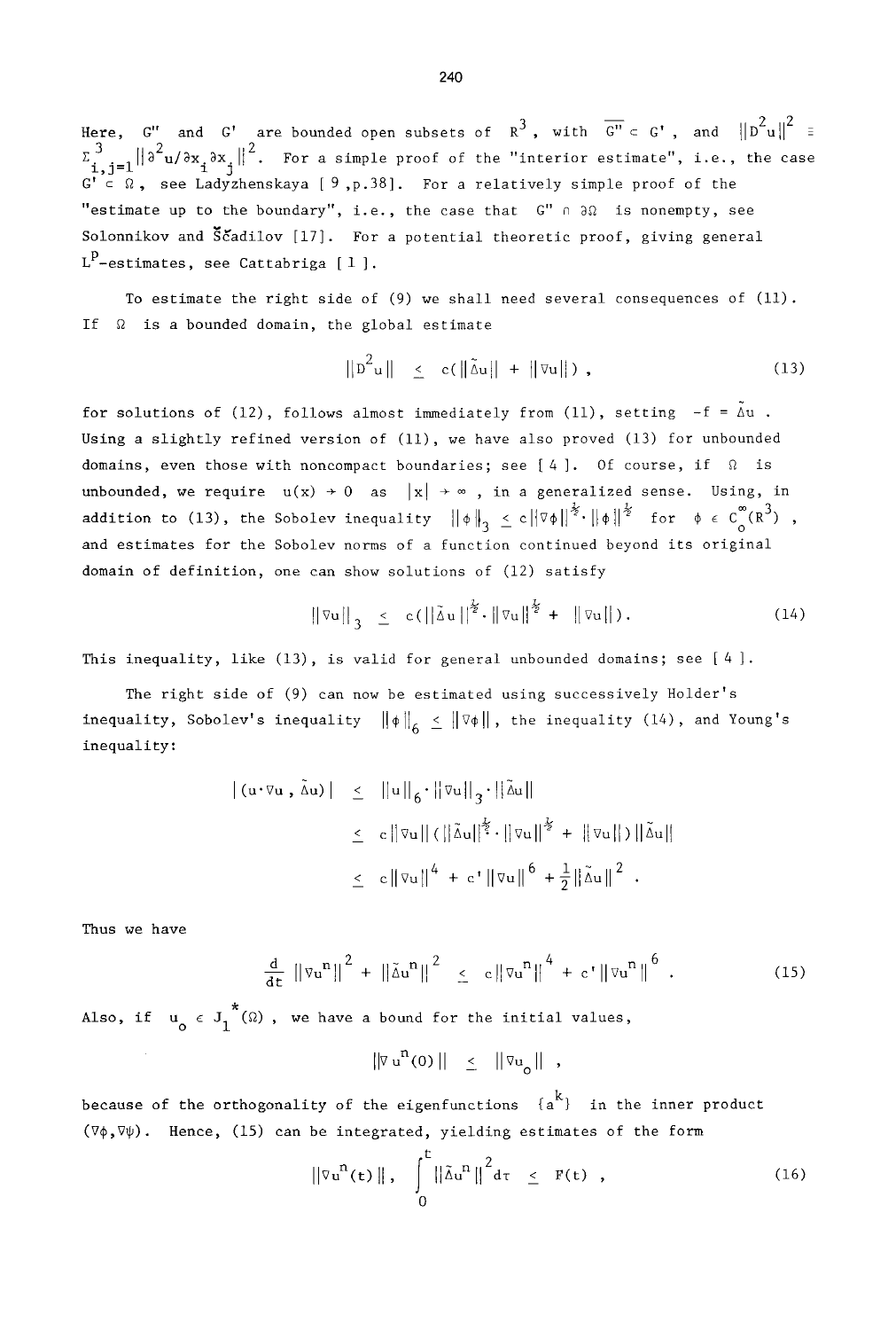for t in some interval  $(0,T)$ .

An estimate for  $u_t^n$  is obtained by noting (2) implies

$$
\left\|u_{t}^{n}\right\|^{2} = (\tilde{\Delta} u^{n}, u_{t}^{n}) - (u^{n} \cdot \nabla u^{n}, u_{t}^{n}), \qquad (17)
$$

so that, using (14).

$$
\|u_{t}^{n}\| \leq \|\tilde{\Delta}u^{n}\| + \|u^{n}\|_{6} \cdot \|\nabla u^{n}\|_{3}
$$
  
\n
$$
\leq \|\tilde{\Delta}u^{n}\| + c\|\nabla u^{n}\| \cdot (\|\tilde{\Delta}u^{n}\|^{2} \cdot \|\nabla u_{n}\|^{2} + \|\nabla u^{n}\|)
$$
  
\n
$$
\leq 2\|\tilde{\Delta}u^{n}\| + c\|\nabla u^{n}\|^{3} + c\|\nabla u^{n}\|^{2}, \qquad (18)
$$

and hence, using (16),

$$
\int_{0}^{t} \left\|u_{t}^{n}\right\|^{2} d\tau \leq \tilde{F}(t) , \qquad (19)
$$

for  $t \in [0,T)$ . The estimates (16) and (19) are the ones on which Prodi's existence theorem in [11] is based. Here, we have derived them in a manner independent of the "size" of either  $\Omega$  or  $\partial\Omega$ . These estimates, that is, the functions F and  $\tilde{F}$  , depend only on  $\|\nabla u_{\alpha}\|$  and the regularity of  $\partial \tilde{u}$ . In contrast, the estimates (8) depend on  $\|u_{\alpha}\|$ ,  $\|\overline{v_{u_{\alpha}}}\|$  and  $\|D^2u_{\alpha}\|$  , but are independent of the regularity of  $\partial \Omega$ .

To obtain a classical solution, we need estimates of the solution's higher order derivatives. We work first to establish the regularity of u with respect to t, more precisely, to show  $u \in C^{0}(0,T;W_{2}^{2}(\Omega))$  by obtaining estimates

$$
\|\nabla D_t^k u^n(t)\|, \int_{\epsilon}^t \|\tilde{\Delta} D_t^k u^n\|^2 d\tau \leq F_k(t,\epsilon) , \qquad (20.k)
$$

for  $k = 0, 1, 2, \ldots$ , and  $0 \le \epsilon \le t \le T$ . To this end, we write down three infinite sequences of identities for the Galerkin approximations (for brevity, the superscripts n are omitted):

$$
\frac{1}{2} \frac{d}{dt} ||\nabla u||^2 + ||\tilde{\Delta} u||^2 = (u \cdot \nabla u, \tilde{\Delta} u)
$$
 (21.0)

$$
\frac{1}{2} \frac{d}{dt} ||\nabla u_t||^2 + ||\tilde{\Delta} u_t||^2 = (u_t \cdot \nabla u, \tilde{\Delta} u_t) + (u \cdot \nabla u_t, \tilde{\Delta} u_t)
$$
 (21.1)

$$
\frac{1}{2} \frac{d}{dt} ||\nabla u_{tt}||^2 + ||\tilde{\Delta} u_{tt}||^2 = (u_{tt} \cdot \nabla u, \tilde{\Delta} u_{tt}) + 2(u_t \cdot \nabla u_t \cdot \tilde{\Delta} u_{tt}) + (u \cdot \nabla u_{tt}, \tilde{\Delta} u_{tt})
$$
\n(21.2)

etc.

$$
\|u_t\|^2 = (\tilde{\Delta}u, u_t) - (u \cdot \nabla u, u_t)
$$
 (22.1)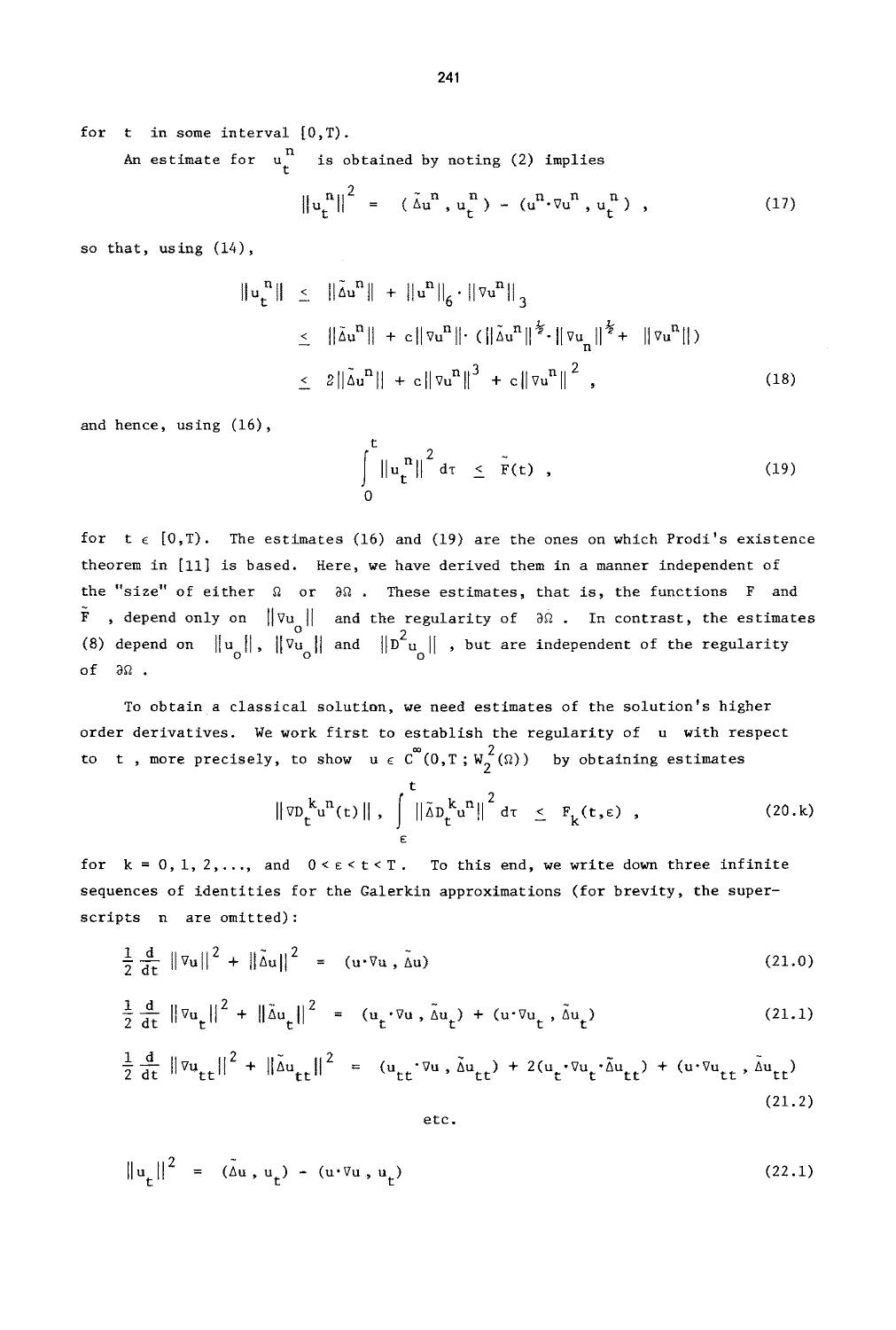$$
||u_{tt}||^2 = (\tilde{\Delta}u_t, u_{tt}) - (u_t \cdot \nabla u, u_{tt}) - (u \cdot \nabla u_t, u_{tt})
$$
\n
$$
||u_{ttt}||^2 = (\tilde{\Delta}u_{tt}, u_{ttt}) - (u_{tt} \cdot \nabla u, u_{ttt}) - 2(u_t \cdot \nabla u_t, u_{ttt}) - (u \cdot \nabla u_{tt}, u_{ttt})
$$
\netc. (22.3)

$$
\frac{1}{2} \frac{d}{dt} ||u_t||^2 + ||\nabla u_t||^2 = - (u_t \cdot \nabla u, u_t)
$$
\n(23.1)

$$
\frac{1}{2} \frac{d}{dt} \|u_{tt}\|^2 + \|v_{tt}\|^2 = -(u_{tt} \cdot \nabla u, u_{tt}) - 2(u_t \cdot \nabla u, u_{tt}) \tag{23.2}
$$

$$
\frac{1}{2} \frac{d}{dt} ||u_{ttt}||^2 + ||\nabla u_{ttt}||^2 = -(u_{ttt} \nabla u, u_{ttt}) - 3(u_{tt} \nabla u_t, u_{ttt})
$$
\n
$$
- 3(u_t \nabla u_{tt}, u_{ttt})
$$
\netc. (23.3)

Notice, we have already derived the leading identity of each sequence; (21.0) is just  $(9)$ ,  $(22.1)$  is  $(17)$ , and  $(23.1)$  is  $(5)$ . The succeeding identities are derived similarly, first differentiating (2) an appropriate number of times with respect to  $t$ .

Our basic plan now is to estimate the right sides of the identities  $(21.k)$ ,  $k = 0, 1, 2, \ldots$ , and integrate them with respect to t, obtaining the estimates  $(20 \cdot k)$ . We have already done this for  $k = 0$ . To proceed, one thing which must be done, in order to be able to integrate each identity up to the same right limit T as (21.0), is to estimate the right side of  $(21.k)$ ,  $k = 1, 2, 3, ...$ , in such a way that it becomes a linear differential inequality when the estimates  $(20.1)$ ,  $\ell = 0, 1, ..., k-1$ , are taken into account. This is easily done using the inequalities  $\sup_{\Omega} |u| \le c(||\delta u|| +$  $\|\nabla u\|$ ),  $\|\nabla u\|_{3} \leq c(\|\tilde{\Delta} u\| + \|\nabla u\|)$  and  $\|u\|_{6} \leq c\|\nabla u\|$ , which are derived from (13) and various Sobolev inequalities. For instance, for the right side of (21.1) we have

$$
\begin{aligned} \left| \langle u_t \cdot \nabla u \cdot \tilde{\Delta} u_t \rangle \ + \ \langle u \cdot \nabla u_t \cdot \tilde{\Delta} u_t \rangle \right| \ &\leq \left\| u_t \right\|_6 \cdot \left\| \nabla u \right\|_3 \cdot \left\| \tilde{\Delta} u_t \right\| \ + \ \sup_{\Omega} |u| \cdot \left\| \nabla u_t \right\| \cdot \left\| \tilde{\Delta} u_t \right\| \\ &\leq \ c \left( \left\| \tilde{\Delta} u \right\|^2 \ + \ \left\| \nabla u \right\|^2 \right) \left\| \nabla u_t \right\|^2 \ + \frac{1}{2} \left\| \tilde{\Delta} u_t \right\|^2, \end{aligned}
$$

so that  $(21.1)$  becomes

$$
\frac{d}{dt} \|\nabla u_t\|^2 + \|\tilde{\Delta} u_t\|^2 \leq c(\|\tilde{\Delta} u\|^2 + \|\nabla u\|^2) \|\nabla u_t\|^2 \tag{24}
$$

The right sides of  $(21,k)$ ,  $k \geq 2$ , are estimated similarly; we omit the details.

Finally, we must find estimates, independent of n, for the "initial values" of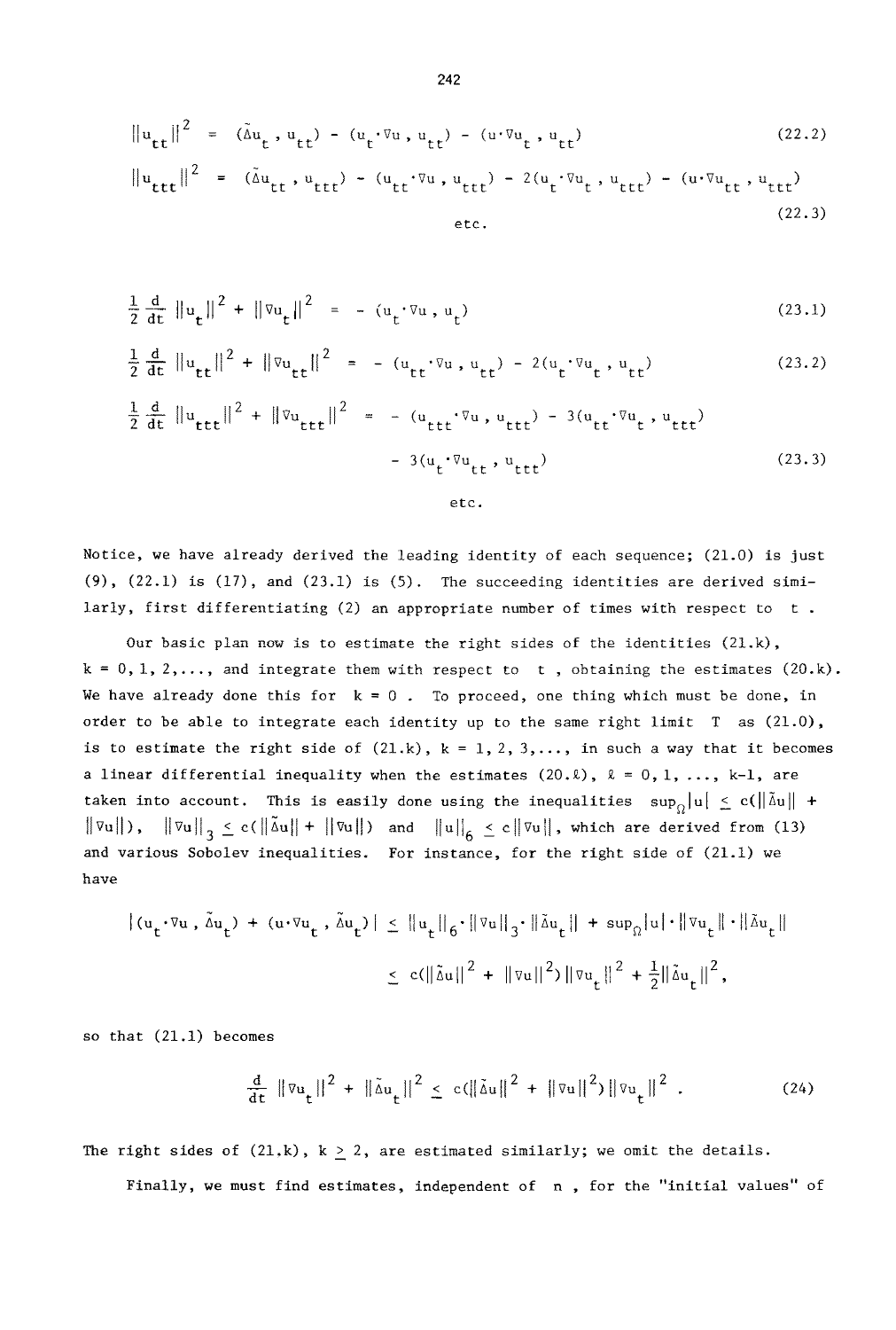$\|\nabla^{k}_{r}u^{n}\|$ . This presents a rather severe difficulty; it is to deal with it that we have introduced the identities (22.k) and (23.k),  $k = 1, 2, ...$ . The difficulty is that for initial values  $u_{\alpha} \in J_1(\Omega)$ , or even for  $u_{\alpha} \in D(\Omega)$  , one must generally expect, for the solution  $u$  , that  $\|\nabla u\|$  (t) $\|\nrightarrow \infty$  as  $t\rightarrow 0$  , and hence, for the Galerkin approximations  $u^n$ , that  $\|\nabla u_t^n(0)\| \to \infty$  as  $n \to \infty$ . To see this, suppose  $u_{\text{o}} \in D(\Omega)$  , i.e.,  $u_{\text{o}} \in C_{\text{o}}(\Omega)$  and  $\nabla \cdot u_{\text{o}} = 0$  . Then conditions (1) imply  $\Delta p$ -V $(u_{\alpha},\forall u_{\alpha})$  and  $\nabla p_{\alpha}=\{0\}$  at t =  $0$  . This is an overdetermined Neumann problem for the initial pressure. In general, the tangential components of  $\nabla$ p will not vanish on  $\partial\Omega$  at t =  $0$  , and yet, initially,  $u_{\perp}$  = Vp in a neighborhood of  $\partial\Omega$  , if  $u_{\delta} \in D(\Omega)$ . Thus, one can not expect lim  $u_{\epsilon}(t) \in W_2(\Omega)$ . The compatibility  $t \rightarrow 0^+$ condition which would be needed is a non-local one, expressible as an integral identity involving the Neumann function, and virtually uncheckable in practice.

Instead of imposing such conditions on the initial velocity, we use (22.k) and (23.k) to obtain estimates for  $\|\nabla v_{\mu}^{k,n}(\epsilon)\|$ , at arbitrarily small values of  $\epsilon$ . For this, we only need to assume  $u_{0} \in J^{\bullet}(\Omega)$  . The procedure is as follows. First, (21.0) is integrated giving (20.0), that is, (15) is integrated giving (16), which we have already done. Then, (22.1), i.e., (18), is integrated giving (19), which we have already done. Now, from (19), we see that for every  $\varepsilon > 0$  and every positive integer n, there exists a number  $\tau_n$ ,  $0 \leq \tau \leq \varepsilon$ , such that

$$
\|u_t^n(\tau_n)\|^2 \leq \tilde{F}(\varepsilon)/\varepsilon. \tag{25}
$$

Also, the right side of  $(23.1)$  can be estimated, using part of the derivation of  $(6)$ , giving

$$
\frac{d}{dt} \|u_t^n\|^2 + \|\nabla u_t^n\|^2 \leq c \|\nabla u^n\|^4 \|u_t^n\|^2 , \qquad (26)
$$

which is a linear differential inequality when (20.0) is taken into account. Thus, using (25), we can integrate (26) over the interval  $[\tau_n,t]$ , obtaining

$$
\int_{\epsilon}^{t} \|\nabla u_{t}^{n}\|^{2} d\tau \leq \int_{\tau_{n}}^{t} \|\nabla u_{t}^{n}\|^{2} d\tau \leq G(t;\epsilon) , \qquad (27)
$$

for  $\varepsilon < t < T$ . Now, from (27), we see that for every  $\varepsilon > 0$  and every positive integer **n** , there exists a number  $\sigma_n$  ,  $\epsilon < \sigma_n < 2\epsilon$  , such that

$$
\|\nabla u_t^n(\sigma_n)\|^2 \leq G(2\varepsilon;\varepsilon)/\varepsilon . \tag{28}
$$

This provides the estimate of the "initial values" needed for integrating (21.1), or rather the corresponding differential inequality (24). Integrating (24) over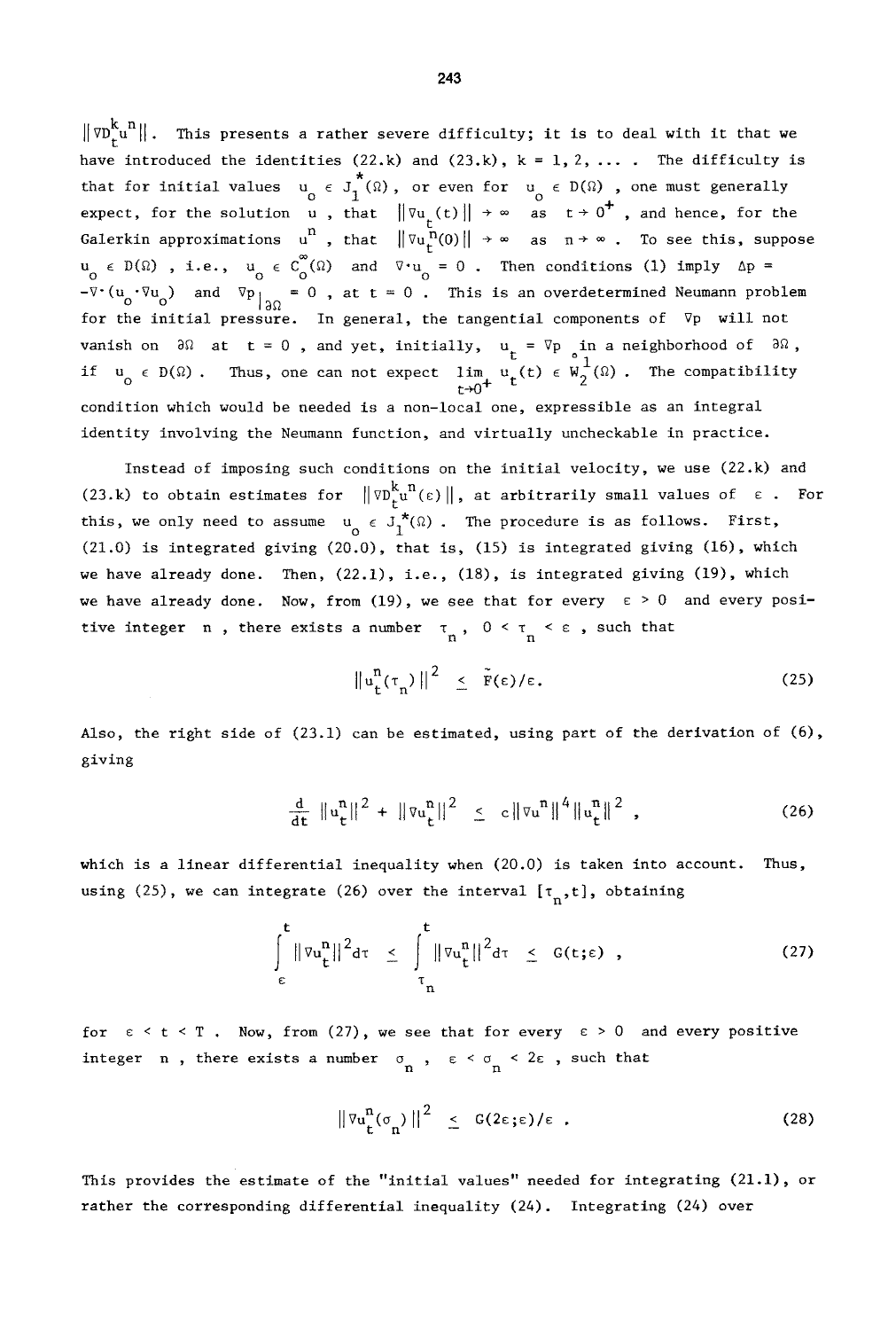$[\sigma_n,t]$ , one obtains estimates of the form

$$
\|\nabla u_t^n(t)\|^2, \quad \int_{2\epsilon}^t \|\tilde{\Delta} u_t^n\|^{2} d\tau \leq F_1(t; 2\epsilon) , \tag{29}
$$

for  $2\varepsilon < t < T$ . This is just  $(20.1)$ .

We have come full cycle. One can continue by integrating  $(22.2)$ , using  $(20.1)$ , to obtain estimates of  $\|u_{tt}^{n}(\rho_{n})\|$ , with  $2\varepsilon \leq \rho_{n} \leq 3\varepsilon$ . Then, one can integrate (23.2) to obtain estimates of  $\|\nabla u_t^n(\delta_n)\|$ , with  $3\epsilon < \delta_n < 4\epsilon$ . And then, one can integrate  $(21.2)$  obtaining  $(20.2)$ , etc., etc.. The full argument is given by induction in  $[4]$ .

To prove the continuous assumption of the initial values, one last estimate for the Galerkin approximations will be needed. We derive it here assuming  $u_{\alpha} \in W_2^2(\Omega)$ , though the condition  $u_{0} \in L^{-1}(\Omega)$  is not necessary; see [4]. Multiplying (2) by  $\lambda_{\theta}$  and summing, we obtain

$$
(\Delta u^n, \tilde{\Delta} u^n) = (u^n_t, \tilde{\Delta} u^n) + (u^n \cdot \nabla u^n, \tilde{\Delta} u^n),
$$

and hence, using (14) as in the derivation of (18),

$$
\|\tilde{\Delta} \mathbf{u}^{\mathbf{n}}\| \leq 2\|\mathbf{u}_{\mathbf{t}}^{\mathbf{n}}\| + c\|\nabla \mathbf{u}^{\mathbf{n}}\|^3 + c\|\nabla \mathbf{u}^{\mathbf{n}}\|^2. \tag{30}
$$

Thus, (8) and (16) imply

$$
\|\Delta u^{H}(t)\| \leq \hat{G}(t) , \qquad (31)
$$

for  $t \in [0,T']$ , for some  $T' > 0$ .

### 3. Passage from the Approximations to a Classical Solution

Using only the estimates (16) and (19), one can show the Galerkin approximations converge to a generalized solution  $u \in L^{\infty}(0,T^{\prime} ; J_{t}^{*}(\Omega))$  with  $u_{t}^{*}$ ,  $D_{x}^{2}u$ ,  $\nabla p \in$  $L^2(0,T';L^2(\Omega))$ , for  $0 < T' < T$ . Here, we only need the convergence of a subsequence of the approximations, which is proved by a compactness argument in  $[4]$ ; in fact, the whole sequence of approximations is known to converge; see Rautmann [12,13] and Foias [ 2 ]. Using (13) and Sobolev's inequality, the estimates (20.k) imply  $u \in$  $\tilde{C}^{\infty}(0,T;W_2^2(\Omega))$ . It follows, of course, that  $u \in C(\bar{\Omega} \times (0,T))$ . In passing to the limit on the basis of estimates (16) and (19), the solution is only shown to satisfy the initial condition in a generalized sense:  $u(t) + u_0$  in  $W_2^-(\Omega)$ , as  $t \to 0$ . However, the estimate (31) implies  $u \in L$  (0,T';W $_2^-(\Omega)$ ), and hence that  $u(t) \rightarrow u_{\overline{0}}$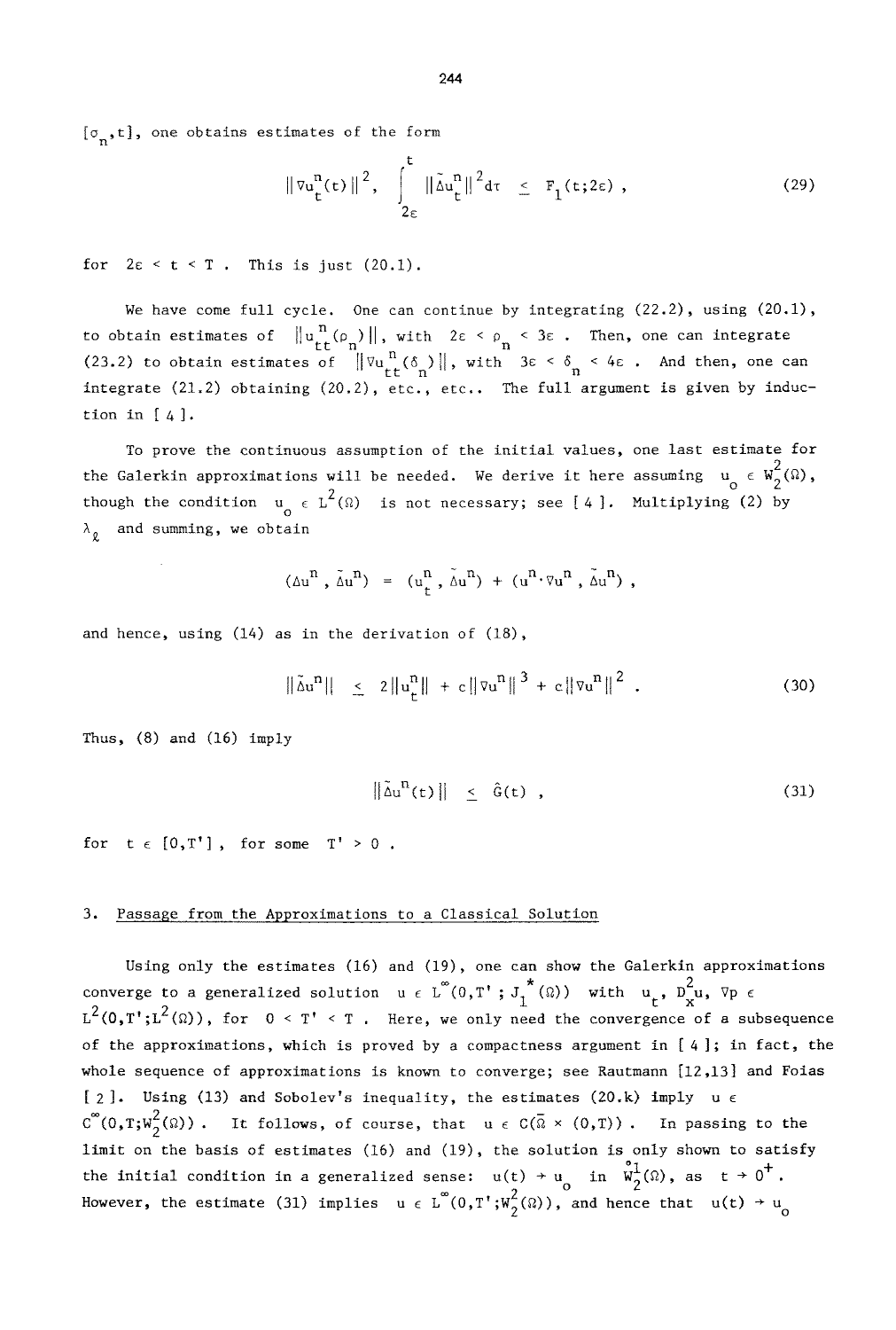weakly in  $W_{\alpha}(\Omega)$  . So, from the compactness of the imbedding  $W_{\alpha}(\Omega) \subset C(\Omega)$  , it follows that  $u(x,t) \doteq u_0(x)$  continuously as  $(x,t) \rightarrow (x,0)$ . Thus  $u \in C(\Omega \times [0,T))$ , if  $u_0 \in W_2^2(\Omega)$ .

We noted above, the estimates (20.k) imply  $u \in C^{\infty}(0,T;W_2^2(\Omega))$ . To establish further interior regularity with respect to the spatial variables, one observes, for any fixed t, and for  $k = 0, 1, 2, ...$ , that  $D_{t}^{\top}u$  is a solution of (12), with force

$$
f_k = -D_t^{k+1} u - \sum_{\beta=0}^k c(D_t^{k-\beta} u) \cdot \nabla(D_t^{\beta} u) .
$$

From the known regularity of **u** , it is clear f,  $\epsilon$  C  $(0,T;W^1_\alpha(\Omega))$  . Thus, viewing  $\mathbb{D}^{1}\mathbb{D}^{k}_{\mathsf{L}}$ u as a solution of (12a), (12b) with force  $\mathbb{D}^{1}\mathsf{f},~\epsilon~\mathbb{C}^{\infty}(\overset{\circ}{0},\mathsf{T};\mathsf{L}^2(\Omega))$ , the interior estimate (ll) implies  $u \in C^-(0,T;W_\alpha^-(G))$  , for every  $G \subset \Omega$  , i.e., for every bounded set G with closure  $\bar{G} \subset \Omega$  . This, in turn, implies  $f_{k} \in C^{\infty}(0,T;W_{2}^{2}(G))$ , for every  $G \subseteq \Omega$  . And thus, viewing  $D^{\circ}D^{\circ}u$  as a solution of (12a), (12b) with force  $2$ D\_t,  $\epsilon$  C (0,T;L (Ω)), (ll) implies  $u \; \epsilon$  C (0,T;W<sub>a</sub>(G)), for every  $G \subset \Omega$  . By induction, one sees  $u \in C^{\infty}(0,T;W_2^{\ell}(G))$ , for every  $G \subset \Omega$ , and for  $\ell = 3, 4, ...$ . It follows that  $u \in C^{\infty}(\Omega \times (0,T))$ .

## 4. Decay, as  $t + \infty$ , in Unbounded Domains

Using Poincaré's inequality, i.e., the inequality  $\|\phi\| \leq C_0 \|\nabla \phi\|$  for  $\phi \in \mathring{w}^1_2(\Omega)$ , once can show the Galerkin approximations of section 2 decay exponentially as  $t \rightarrow \infty$ . More precisely, there exists a number  $T^*$  dependent on  $C_{\Omega}$  and  $\|u_{\Omega}\|$ , such that for every  $\gamma < c_{\Omega}^{-2}$ , one obtains an estimate of the form

$$
\sup_{x \in \Omega} |u^n(x,t)| \leq c(||\tilde{\Delta}u^n(t)|| + ||\nabla u^n(t)||) \leq Ce^{-\gamma t}, \qquad (32)
$$

for  $t \geq T^*$ . From this follows the global existence and exponential decay of the classical solution constructed in section 3, provided  $T^* < T$ , with T as in either (8) or (16). One can show  $T^*$  < T under various hypotheses, for instance, if  $||u_{0}||_{W_{0}^{1}(\Omega)}$  and  $C_{\Omega}$  are sufficiently small. In general, if  $T^* > T$ , one still has the  $10^{12}$  existence of Hopf's generalized solution, and its classical regularity can be proved for  $t \in (0,T)$  u  $(T^*,\infty)$ . During the interval  $[T,T^*]$ , it is classical, except perhaps, for values of t belonging to a set of t-measure zero, whose complement consists of intervals. These results for bounded domains are rather standard, see [4 ,14]. Instead of giving the details, we will describe some analogous results for unbounded domains.

All the estimates given in section 2 are independent of the size of  $\Omega$  and  $\partial\Omega$ , though some of them depend on the  $C^3$ -regularity of  $\partial \Omega$ . This makes possible the construction of a solution of problem (I) in any three-dimensional domain with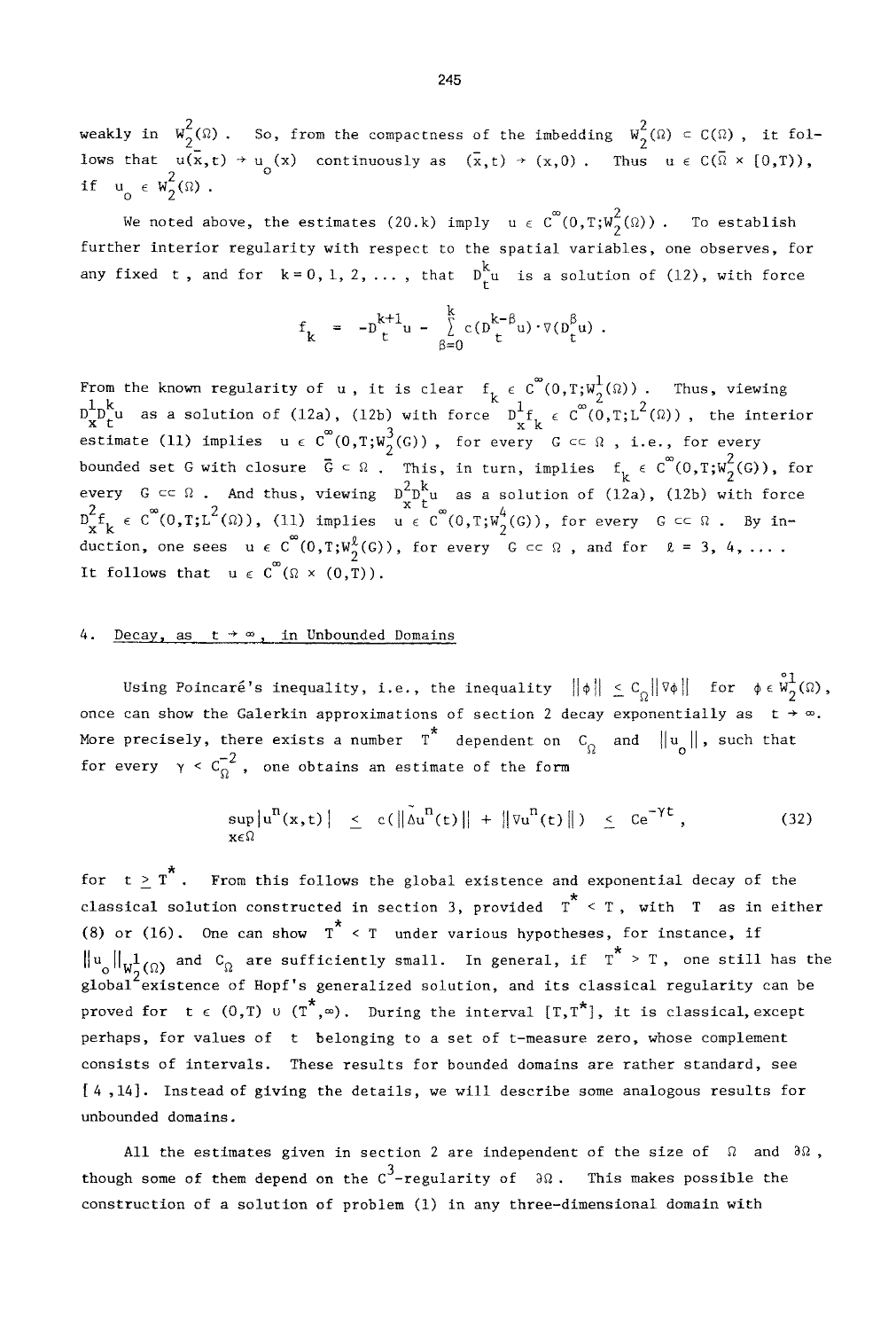uniformly  $c^3$  boundary, by considering an expanding sequence of subdomains. All the estimates of section 2 remain valid for the eventual solution. Also, assuming  $\mathsf{u}_{\mathsf{O}}^{\mathsf{}}$   $\epsilon$  $J_1(\Omega)$ , the solution which is constructed belongs to  $J_1(\Omega)$ , for almost every t.

Of course, the estimate (32) generally fails in unbounded domains. Still, an explicit estimate for the solution's rate of decay can be obtained from the energy estimate (4) and the differential inequality (15), i.e., from

$$
\int_{0}^{1} \|\nabla u^{n}\|^{2} dt \leq \frac{1}{2} \|u_{0}\|^{2} \equiv E_{0}
$$
 (33)

and

$$
\frac{d}{dt} \|\nabla u^n\|^2 \leq c \|\nabla u^n\|^4 + c' \|\nabla u^n\|^6.
$$
 (34)

If  $\|\nabla u^n(t)\|$  were known to be monotonically decreasing, (33) would clearly imply  $\|\nabla u^n(t)\|^2 \leq E_c t^{-1}$ . In fact, (34) implies such a slow rate of growth of  $\|\nabla u^n\|$ , when  $\|\nabla u^n\|$  is small, that one gets a similar result for large t, namely

$$
\|\nabla u^{n}(t)\|^{2} \leq H(t) \leq \left[\frac{\exp(cE+1)-1}{c+E^{-1}}\right]t^{-1} \qquad (55)
$$

for  $t \ge c' E^2 exp(cE+1) > T^*$ . Here c and c' are the same as in (34). This estimate is proved by comparison with solutions of the differential equation  $\phi' = \alpha \phi^2$ , which are of the form  $\phi = \alpha^{-1}(t_0 - t)^{-1}$ . It is easily checked that if such a function is defined for t  $\epsilon$  [0, t] and satisfies  $\int_0^{\pi} \phi \, dt \leq E$ , then  $\phi(\tau) \leq (\exp \alpha E - 1)/\alpha \tau$ . The more complicated form of the estimate (35) is due to the presence of the term  $c' \|\nabla u^n\|^6$  in (34); the details are given in [4]. Once (35) is proven, (15) can be integrated to give

$$
\int\limits_t^\infty \|\tilde\Delta u^n\|^2d\tau\ \leq\ c\ \epsilon^{-1}\ ,
$$

for  $t \geq T^*$ . Then, integration of (18) gives

$$
\int\limits_t^\infty \|u_t^n\|^2 d\tau \leq C t^{-1},
$$

for t > T<sup>\*</sup>. Since (6) is a differential inequality of the form  $\phi^* \leq \alpha \phi^2$ , this **implies** 

$$
||u_t^n(t)||^2 \leq c_\delta t^{-1}, \qquad (36)
$$

for  $t > T^* + \delta$ , for any  $\delta > 0$ . The estimates (35) and (36), together with (30),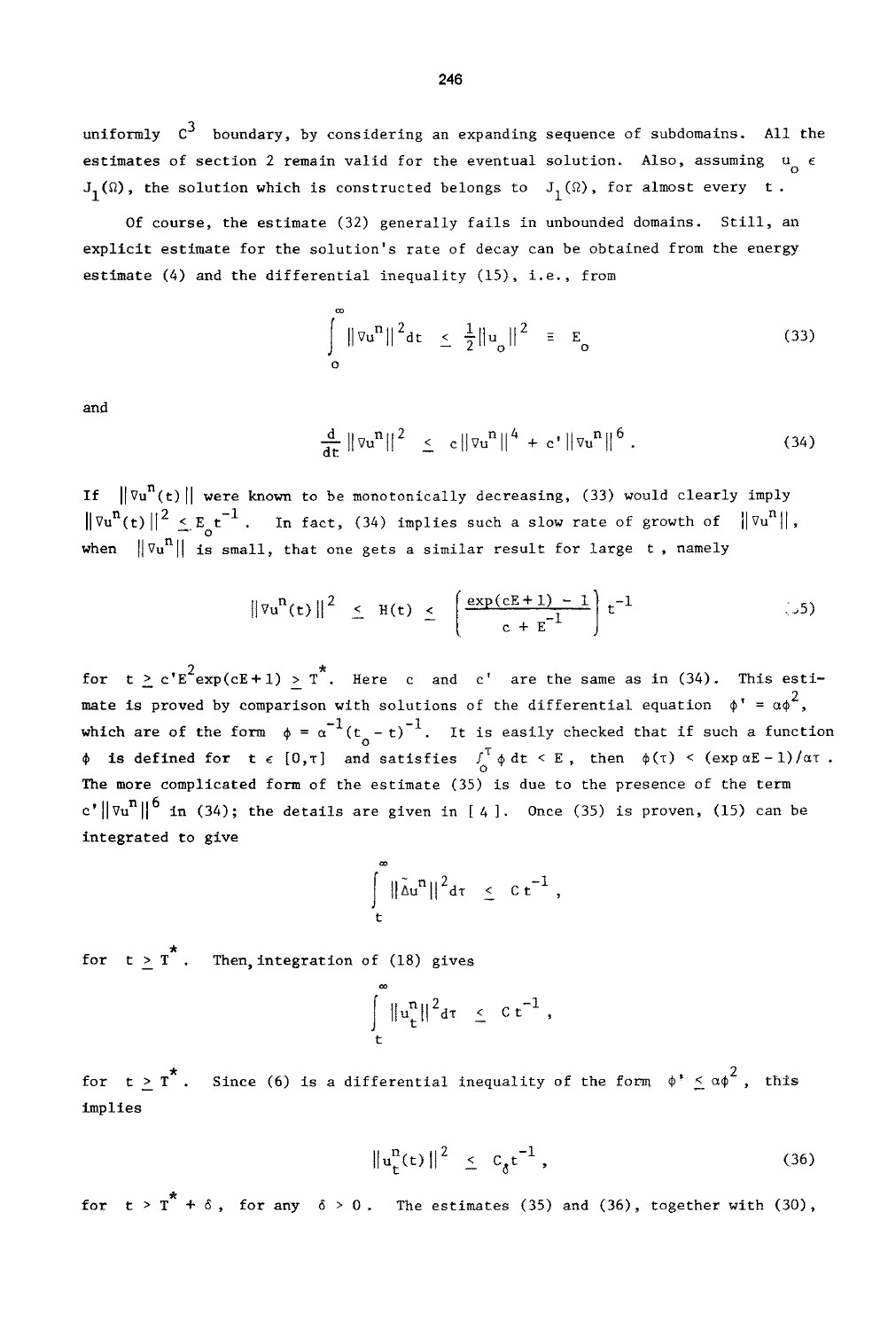imply

$$
\left\|\tilde{\Delta} \mathbf{u}^{\mathrm{n}}(\mathbf{t})\right\|^2 \leq C_{\delta} \mathbf{t}^{-1} \quad , \tag{37}
$$

for  $t > T^* + \delta$ . Finally, (35) and (37) imply

$$
\sup_{\mathbf{x}\in\Omega}|u(\mathbf{x},t)| \leq c(\|\tilde{\Delta}u^n\| + \|\nabla u^n\|) \leq c_\delta t^{-\frac{1}{2}}, \qquad (38)
$$

for  $t \geq T^* + \delta$ . This estimate is a variant of one proved by Masuda [10] for exterior domains. Masuda's estimate is based essentially on (6) rather than (15); while it gives a slower rate of decay, it remains valid in the case of nonhomogeneous boundary values.

The relation between the estimates  $(16)$  and  $(35)$  is shown in Figure 1. For every n,  $\|\nabla u^n(t)\|^2$  would be represented by a smooth curve defined for all  $t \geq 0$  and bounded by the graphs of  $F(t)$  and  $H(t)$ . T depends on  $\|\nabla u_{o}\|$ , and  $T^*$  on  $\|u_{o}\|$ .



Figure i. Estimates (16) and (35) for the Galerkin approximations.

If  $T \leq T^*$ , we lack a bound for  $\|\nabla u^n(t)\|$ , uniform in n, on the interval  $[T, T^*]$ ; so, during this time interval, the regularity of solutions constructed from the Galerkin approximations may break down. If  $T^*$  < T, there is only one solution and it is regular in the classical sense for all  $t \ge 0$ . It is shown in [4] that  $T^*$  < T, if, for some number  $\beta$ ,

$$
\frac{1}{2} \left\| \mathbf{u}_o \right\|^2 \leq \frac{\log(\beta/\left\| \nabla \mathbf{u}_o \right\|^2)}{c + c^{\prime} \beta}
$$